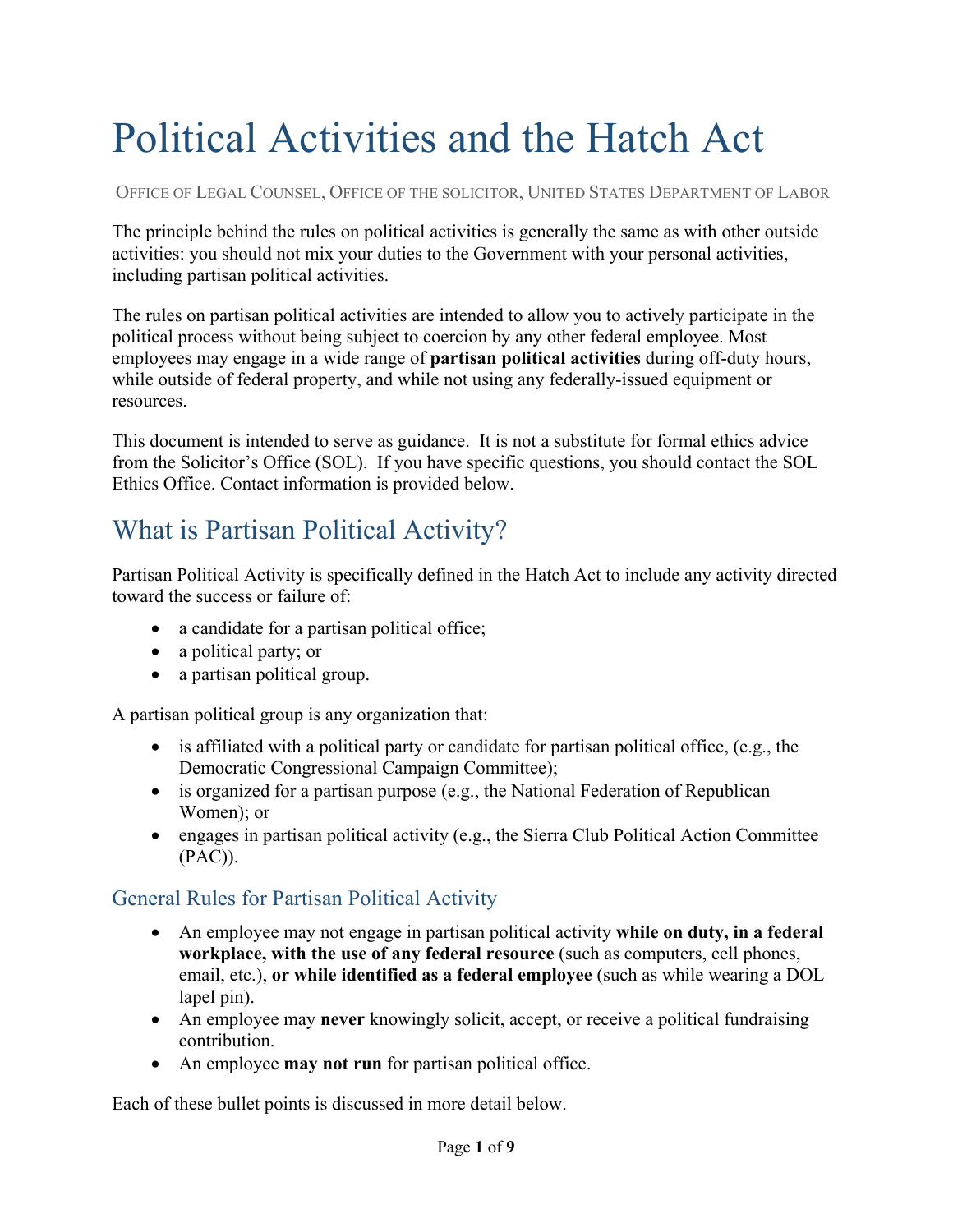NOTE: Career members of the Senior Executive Service (SES), Administrative Law Judges (ALJ), and the Inspector General have significant **limitations** placed on their off-duty political activities, as well as their on-duty conduct.

NOTE: Employees who are appointed by the President with the advice and consent of the Senate (PAS officials) may engage in some on-duty political activities as long as the costs of such activities are not borne by the Government.

### Political Fundraising

As noted above, a federal employee, regardless of position, **may not** solicit, accept, or receive partisan political contributions. For instance, federal employees are prohibited from:

- making telephone calls to solicit campaign contributions (including anonymously servicing a phone bank);
- forwarding, "liking", or "favoriting" a solicitation for political contributions using social media or email;
- hosting a political fundraiser;
- permitting the use of a Government title in connection with fundraising activities;
- serving on a political fundraising committee;
- personally handing out fliers containing fundraising requests; or
- asking for donations at a fundraising event.

However, all federal employees **may**:

- attend a political fundraiser;
- make a political contribution; and
- RSVP as "attending" or "interested" in a fundraiser on social media.

In addition, most federal employees (with the exception of career SES employees, Administrative Law Judges, and the Inspector General) **may**:

- stuff envelopes with requests for donations;
- solicit or accept political contributions from a fellow union member so long as the donor is not a subordinate; and
- donate one's personal residence for a fundraising event and attend that event, provided that the employee does not serve as the host or on a host committee; does not invite people to attend; and the invitation to the event does not identify the location of the event by using the employee's name (e.g., "at the home of  $\qquad$  ").

# Running for Office

A federal employee (including PAS officials) **may not:**

- run for a federal office (Congress);
- run for office as a candidate in a partisan election (i.e., an election in which candidates are designated by party affiliation);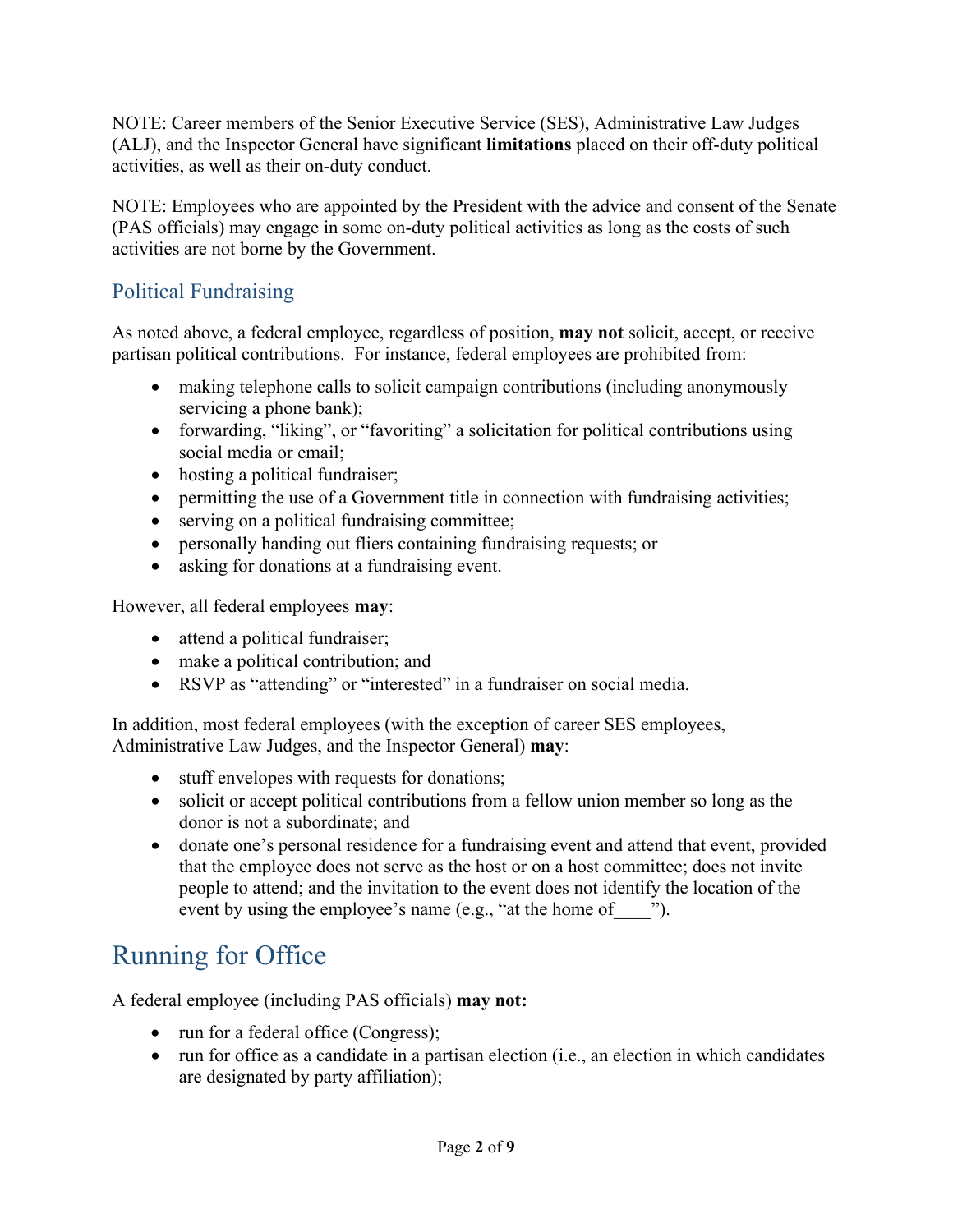NOTE: In the Washington, D.C. area, federal employees may run as "independent" candidates in local partisan elections. An employee may also run for office in a nonpartisan election (i.e., an election in which none of the candidates are designated by party affiliation).

An employee must resign from their federal position before taking **any** action to run for partisan political office. The Hatch Act has been interpreted to prohibit preliminary activities regarding candidacy, therefore any action that can reasonably be construed as evidence that the individual is seeking support or undertaking an initial "campaign" to secure nomination or election would be viewed as candidacy.

# Use of Government Resources for Political Activities

Government resources **may not** be used for partisan political activities.

Government resources include:

- Government equipment, services, supplies, and mail;
- Government time;
- nonpublic information, including potential donor lists;
- a Government title:
- the authority of an employee's official position.

### Services of Subordinates

Supervisory officials (career and noncareer) **may not** solicit, accept, or receive uncompensated volunteer services from a subordinate for any partisan political purposes. This is true even if the employee's offer is entirely voluntary and self-initiated.

For example, a member of the Secretary's staff may not volunteer directly to the Secretary to write a speech for the Secretary's use at a political event or to accompany the Secretary to the political event to do advance work.

Employees may, however, independently volunteer their services to a party or candidate committee to work at an event outside of duty hours and, in turn, be assigned at the discretion of the party or candidate committee to work with their official supervisor.

# Permissible or Prohibited Political Activities for Most Employees

The following are non-comprehensive lists of permissible and prohibited activities for most federal employees. For specific questions, contact the Counsel for Ethics. *See* the "Ethics Contacts" section of this document.

#### Permissible Activity

- Register and vote in an election.
- Be a candidate for public office in a nonpartisan election.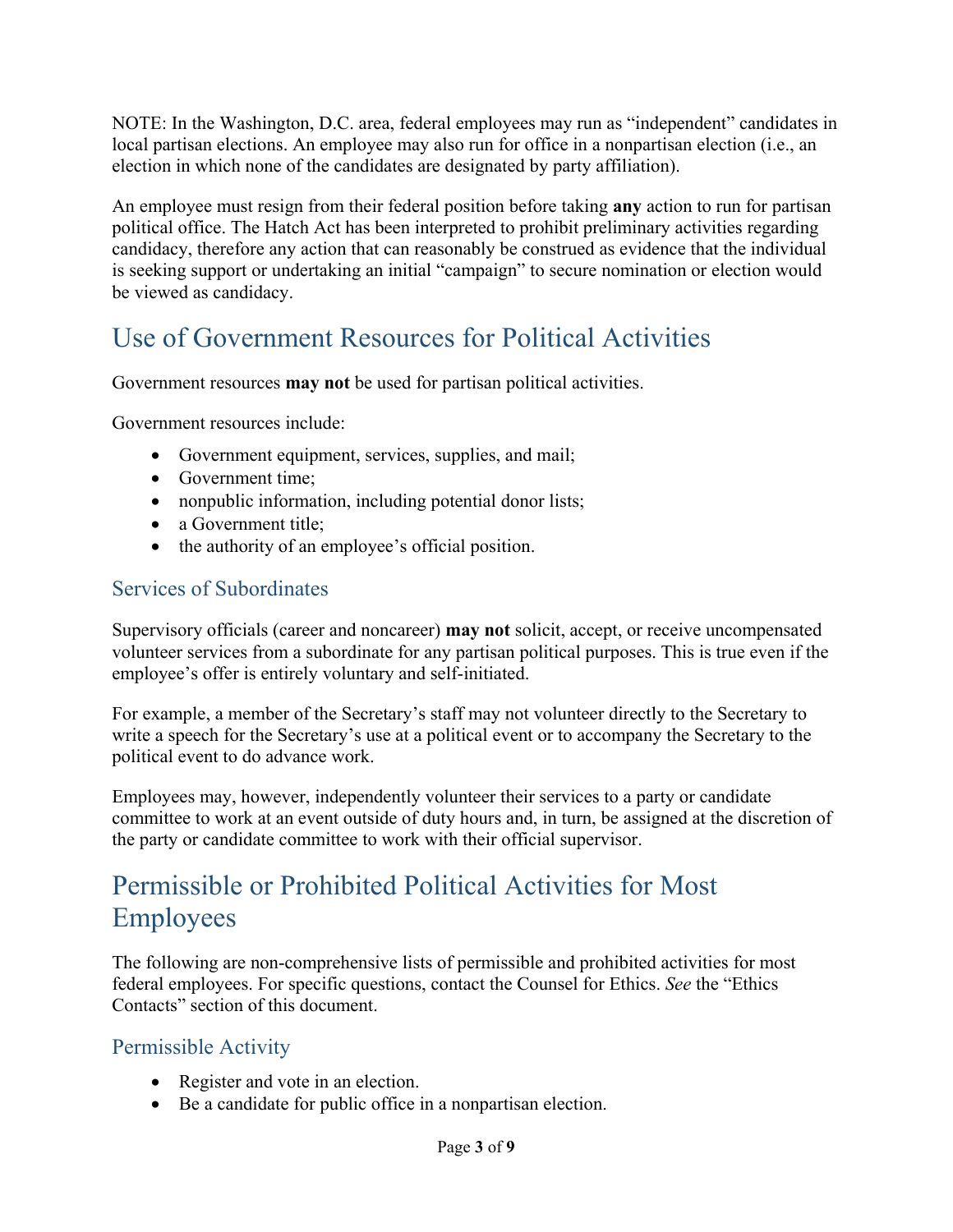- Assist in voter registration drives.
- Attend political fundraising events.
- Contribute to a political campaign or party.
- Campaign for or against candidates, referendum questions, constitutional amendments, or local ordinances.
- Sign and circulate nominating petitions.
- Deliver or write campaign speeches for candidates.
- Personally distribute campaign literature (except fundraising literature).
- Hold office in political clubs or political parties.
- Attend or serve as a delegate to a political caucus or convention.
- Stuff envelopes for a political party or candidate.
- Display a partisan political bumper sticker on a personal vehicle (unless the vehicle is used to conduct official business, such as inspections or other compliance activity).
- "Like," "friend," or "follow" a candidate on social media.

### Prohibited Activity

- Use Government resources, **including** supplies, time, title, or personnel for partisan political activity.
- Engage in partisan political activity while on duty.
- Engage in partisan political activity in a Government office.
- Engage in partisan political activity while wearing an official uniform.
- Wear buttons or other merchandise with political/campaign slogans while on duty.
- Personally solicit, accept, or receive political contributions.
- Coerce other Federal employees regarding partisan political activities.
- Knowingly solicit or discourage the partisan political activity of persons with business before their agencies.
- Be candidates for public office in partisan elections.
- Use official authority or influence to interfere with an election.
- Make partisan political remarks in the context of an official speech or other activity.
- "Like" or "favorite" a fundraising post on social media.

## Special Rules for Career Members of the Senior Executive Service, Administrative Law Judges, and the Inspector General

Certain federal employees who are considered "further restricted employees" under the Hatch Act have more limitations placed on their political activities. In the Department of Labor, these employees include:

- career members of the Senior Executive Service (SES),
- individuals employed in the Office of the Inspector General, and
- Administrative Law Judges (ALJ).

In general, these employees are prohibited from engaging in partisan political management or partisan political campaigns; i.e., they may not work on a campaign where any candidate is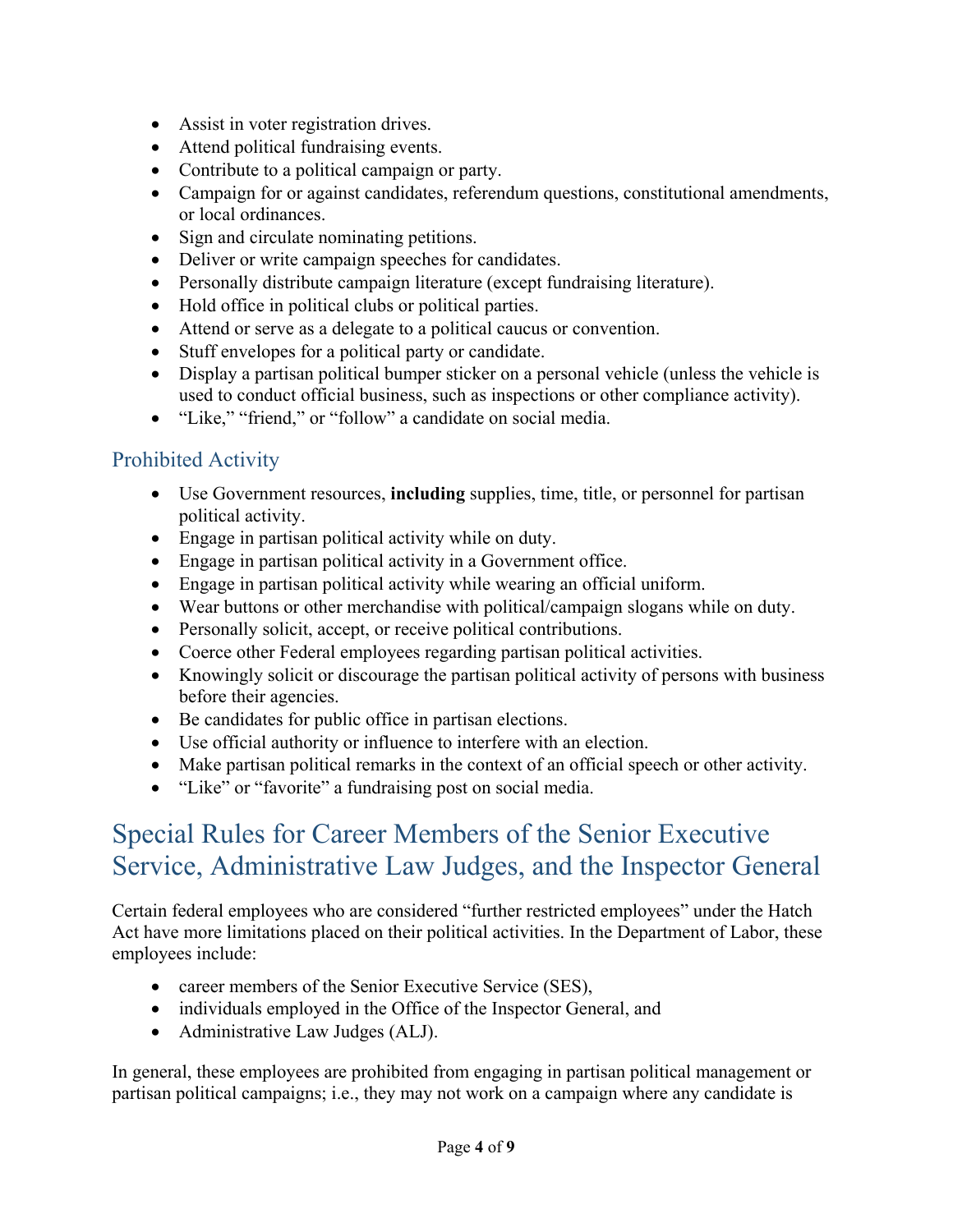running as the representative of a political party. In addition to the prohibitions listed above, further restricted employees should not:

- campaign for or against a candidate in a partisan election;
- circulate a nominating petition;
- distribute campaign literature;
- serve as an officer in a political party or as a delegate to a convention;
- speak on behalf of a candidate;
- organize campaign events;
- stuff envelopes for a political party or candidate; or
- make telephone calls on behalf of a political party or campaign.

However, further restricted employees **may**:

- vote;
- assist in nonpartisan voter registration drives;
- attend political fundraising events, rallies, or meetings;
- sign nominating positions;
- or contribute money to political parties or candidates.

# Special Rules for Political Activities of Presidential Appointees

### Special Rules for Presidential Appointees

A Presidential Appointee in a position requiring Senate confirmation (PAS official) must generally abide by the rules covering most federal employees.

However, a PAS official **may** engage in partisan political activities:

- while on duty; and
- while on Government property.

#### But **may not**:

- use Government funds or other resources for political activities; or
- ask subordinate employees to engage in political activities as part of their Government duties.

### Special Situations for Employees Working with a Presidential Appointee

Although a PAS official may engage in partisan political activities during regular working hours, no similar rule covers other employees, including non-career SES and Schedule C employees. Non-PAS employees must abide by the general rules on political activities outlined above

Therefore, while on duty or while in a Government office, a non-PAS employee **may not**:

- attend a political meeting;
- write a campaign speech;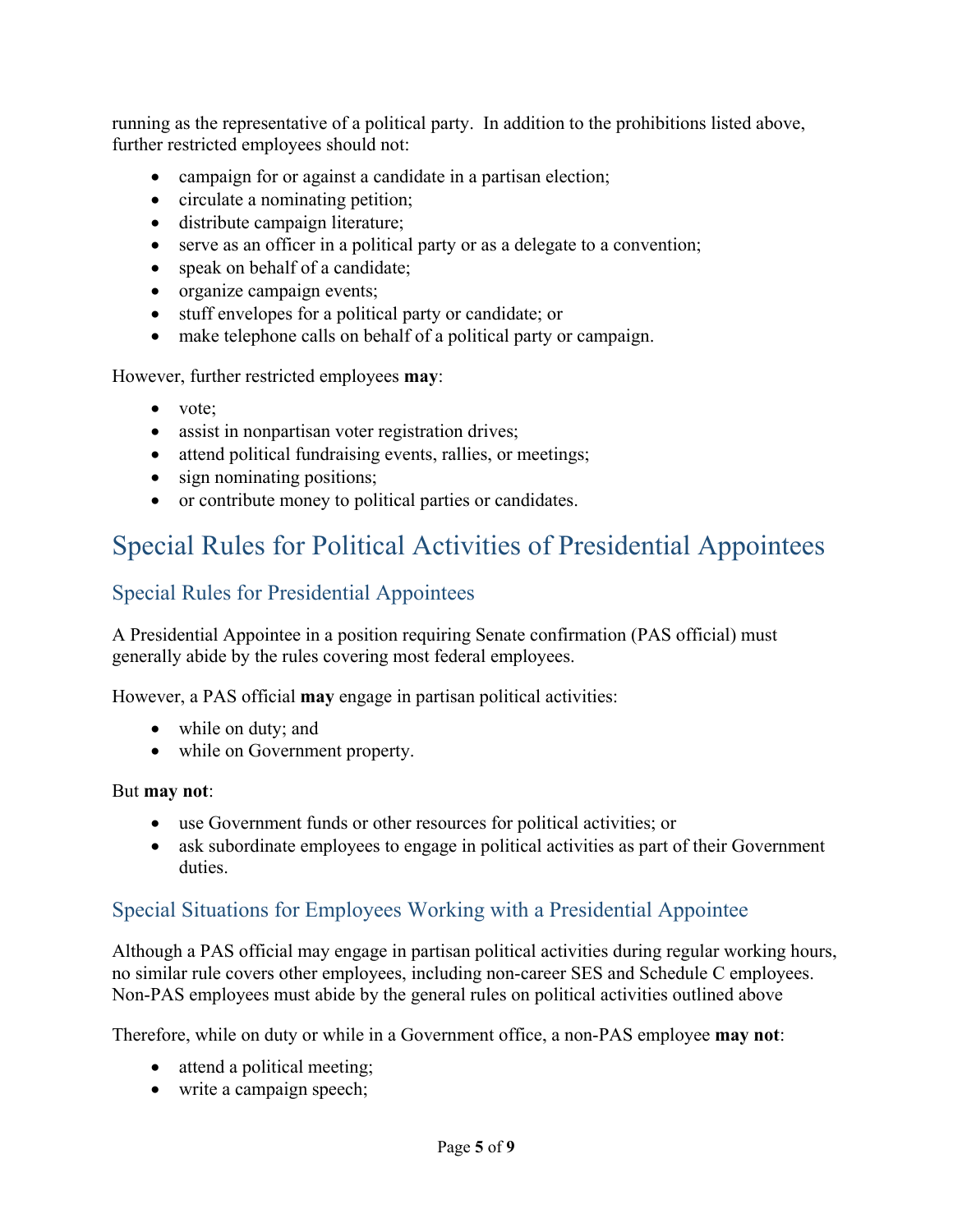- perform advance work for a political event; or
- provide advice regarding a political campaign.

However, an employee who works for a PAS official **may** perform regular clerical and administrative tasks in connection with the political activities of the PAS official (such as maintaining the PAS official's schedule), provided that such duties are part of normal Government duties of the employee and they are strictly limited to the logistics of getting the official safely and conveniently to the partisan political event. The employee may not be involved with any aspect of the planning for, or the content of, the partisan political event.

An employee who works for a PAS official generally **may not** accompany the PAS official to a political activity or event held in a Government office or during the employee's duty hours. However, an employee may accompany a PAS official on official travel to a political event if it is deemed necessary for the employee to perform necessary and incidental Department business that may arise during the travel or event. Thus, security personnel and a Government liaison may accompany a PAS official on a political trip. The non-PAS employee on official travel may not participate in, or assist the PAS official with, partisan political activities, even during non-duty hours; the employee must limit activities to supporting the PAS official as an employee of the Department.

### Providing Briefing Materials

A PAS official **may** ask an employee to provide them with publicly available, off-the-shelf materials, even though the senior official may be using them in connection with a political activity or event.

A PAS official **may not** request or require an employee to write or prepare any materials in a federal office and while on duty that will be used solely for political purposes nor may they request the employee prepare materials containing statements of political advocacy.

### De Minimis Resources

Infrequent **de minimis** use of some Government resources, i.e., local faxes and telephone calls, by PAS officials in connection with political activity is allowable under guidance issued by the Office of Special Counsel. **PAS officials are the only persons who may conduct political activity during duty hours and inside of a federal building.**

# Political Travel

The prohibition on the use of Government funds for political purposes also applies to travel expenses of PAS officials and others attending partisan political events.

- For travel to purely political events, the political campaign for which the PAS official is traveling must make all the arrangements and pay all costs.
- For travel that includes both political and Government events, the campaign or political organization **must pay in advance** a *pro rata* share of the costs based on the time spent on political activities.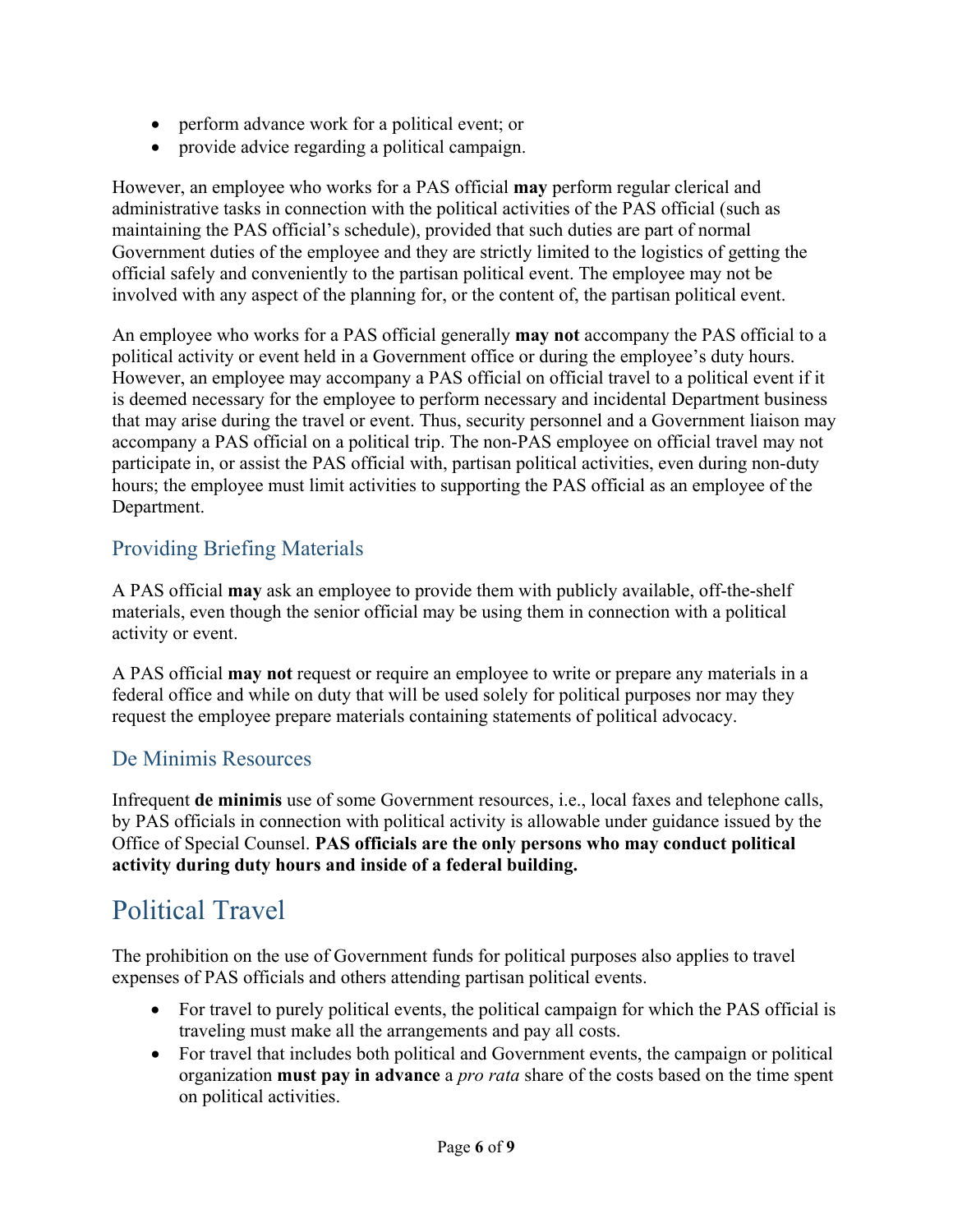- For campaign events relating to a Presidential campaign, the campaign must pay the costs which would have been accrued if the trip was solely for the Presidential campaign.
- For both exclusively political travel and mixed political/official travel, certain Department employees may accompany a PAS official on a trip to perform necessary and incidental Department business, as noted above.

Because the formulas for calculating costs associated with mixed trips are complicated and may have implications on federal election laws, employees involved in mixed trips (including those planning the trips) should consult the Counsel for Ethics well in advance.

# Political Recommendations

Government officials with examining or appointing authority may not solicit, receive, or consider an oral or written recommendation from a Member of Congress regarding an applicant for a competitive service position, unless the recommendation is limited to the character or residence of the applicant or unless it is based on the sender's actual personal knowledge of the applicant's work performance and qualifications.

This same rule applies to recommendations or statements from a Member of Congress regarding personnel actions for current Government employees, including promotions or disciplinary actions.

Employees who receive a recommendation letter from a Member of Congress should contact the Counsel for Ethics for advice on whether the letter may be considered when evaluating an applicant or a current employee regarding a personnel action. This restriction in no way disqualifies or prevents consideration of a particular candidate.

# Consideration of Other Ethics Laws and Regulations

Employees must also be aware of and follow general ethics statutes and the Standards of Conduct while engaging in partisan political activity in addition to the specific rules governing partisan political activities described in this document.

General ethics rules cover:

- outside employment,
- financial conflicts of interest,
- appearances of impropriety,
- $\bullet$  gifts,
- lobbying the Government, and
- misuse of Government resources.

For example, although a federal employee generally may serve as an officer of a political campaign while off duty, they may not represent the campaign in a dispute before the Federal Election Commission because such action would be a violation of the basic prohibition on Government employees contacting a federal agency or court on behalf of another person or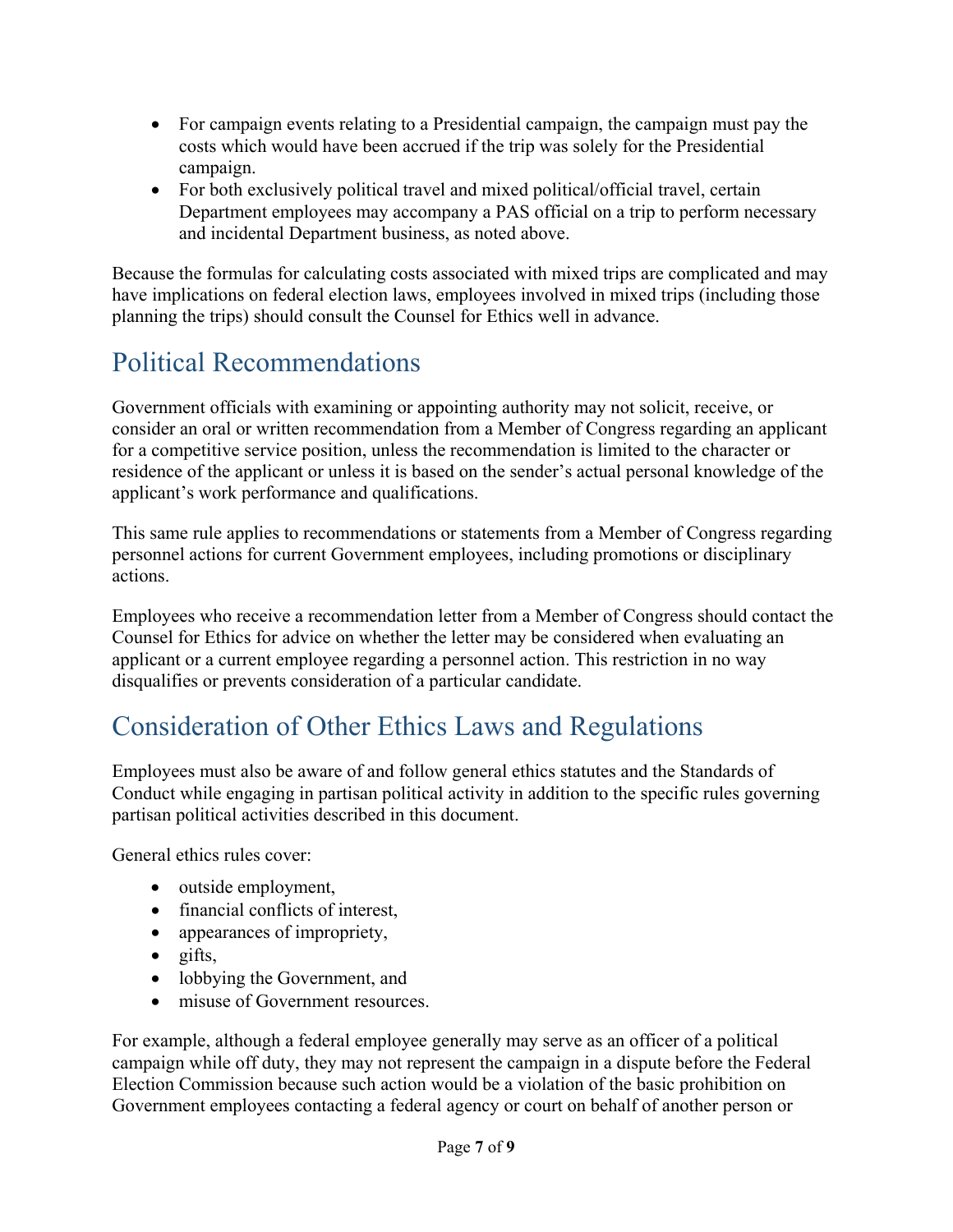entity.

Similarly, although an employee may run for office in a local jurisdiction in a nonpartisan election, the employee may not accept the position and retain federal employment if it is inconsistent with the employee's Government duties, such as if the duties include working with the local government.

# Test Your Knowledge: Examples of Permissible and Problematic Activity

Below are some real life situations and explanations to review the rules discussed above.

- After work a GS-9 employee advocates for a candidate running in a partisan election for city mayor to her colleagues while dining at a private restaurant.
	- o This is permissible! The employee is off duty, not on government property, and not wearing any insignia that would identify them as a federal employee.
- An SES employee is asked to run as Chair of a local partisan political party.
	- o This is **not** permissible for the SES to proceed with running for this position! SES employees are further restricted employees, and are not permitted to engage in this activity.
- A non-career employee wishes to accompany a PAS official to a political rally during duty hours to assist with Department scheduling.
	- o This is permissible! This is an exception in the rules provided for those staffing PAS officials.
- A non-career employee wishes to accompany a PAS official to a political rally during duty hours to participate in the rally.
	- o This is **not** permissible! Non-career employees, may not engage in partisan political activity while on duty.
- After work, an employee writes a campaign speech on his personal computer.
	- o This is permissible! The employee is off duty, and using his personal device.
- An employee places a partisan political bumper sticker on their personal car and drives to work.
	- o This is **likely** permissible! The car is their personal property. However, a partisan bumper sticker should not be placed on a federal vehicle or a personal vehicle that is used to engage in federal investigations; enforcement actions; or other federal activities on behalf of the Department. Also, while one bumper sticker is permissible to place on a personal vehicle that is driven to the workplace but not used for any of these purposes, employees should be cautioned that it would be impermissible to place a multitude of bumper stickers on the personal vehicle if a reasonable person could construe it as a campaign vehicle.